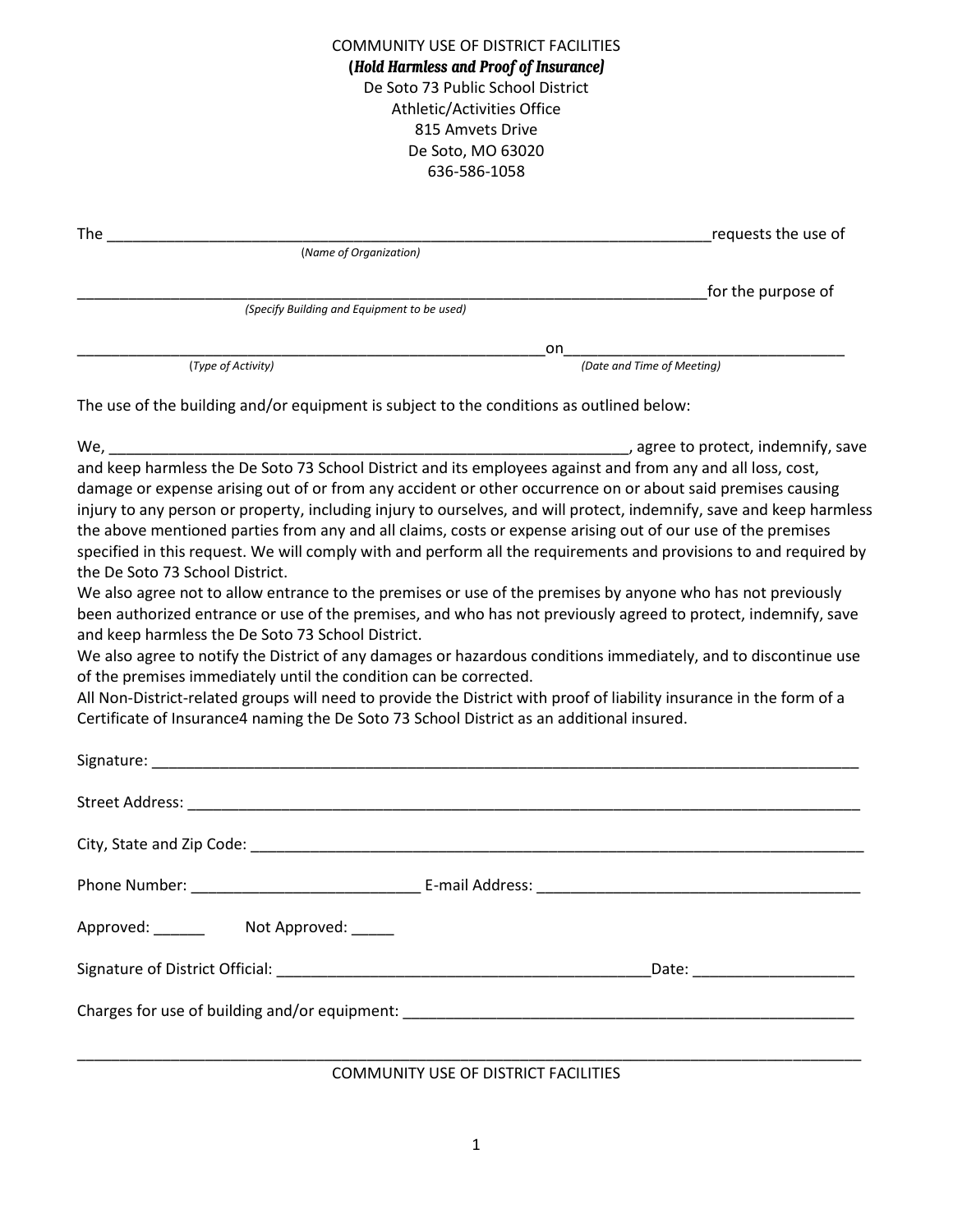#### *(Application for Permit to Use District Facilities)*

**Per Board Policy/General Administration Regulations #1420, indoor and outdoor facilities of the De Soto 73 School District may be reserved upon completion of the application below. Persons signing the application agree to comply with all of the provisions of the District's Community Use of School Facilities Policy and Procedures (available on the District's website). Requests for Elementary or Jr. High facilities – other than gymnasiums – should be returned for approval to the Principal's office of the requested building. Requests for all District gymnasiums and all High School facilities should be returned to the District Athletic Director's office for approval.**

## **ALL REQUESTS MUST BE ACCOMPANIED BY A CERTIFICATE OF INSURANCE NAMING DE SOTO 73 SCHOOL DISTRICT AS AN ADDITIONAL INSURED.**

Applicant must supply all information requested on this form before the application can be processed. Completed application must be presented to the appropriate District personnel at least three (3) weeks prior to the date requested for use. Fees, when applicable, must be paid in full two (2) weeks prior to the date requested and made payable to "De Soto 73 Schools District". All forms and fees must be approved 1 week prior to the date of the event.

### **GROUP/ENTITY INFORMATION**

| Name of Group or Entity: Name of Group or Entity:                                                                                                                                                                                                                                                                                                                                                                                                                                                                                                  |  |  |  |  |  |
|----------------------------------------------------------------------------------------------------------------------------------------------------------------------------------------------------------------------------------------------------------------------------------------------------------------------------------------------------------------------------------------------------------------------------------------------------------------------------------------------------------------------------------------------------|--|--|--|--|--|
| Group or Entity is: Governmental ______ Non-Profit _____ For-Profit _____ De Soto District Organization _____                                                                                                                                                                                                                                                                                                                                                                                                                                      |  |  |  |  |  |
|                                                                                                                                                                                                                                                                                                                                                                                                                                                                                                                                                    |  |  |  |  |  |
|                                                                                                                                                                                                                                                                                                                                                                                                                                                                                                                                                    |  |  |  |  |  |
|                                                                                                                                                                                                                                                                                                                                                                                                                                                                                                                                                    |  |  |  |  |  |
| <b>USE REQUEST INFORMATION</b><br>Type of Property Needed:                                                                                                                                                                                                                                                                                                                                                                                                                                                                                         |  |  |  |  |  |
| Gymnasium: Athena ______ Vineland ______ Junior High ______ High School East Gym _____<br>[High School Stadium, Track and Main [West] Gym are not available for use to Outside Groups]                                                                                                                                                                                                                                                                                                                                                             |  |  |  |  |  |
| Cafeteria/Multi-Purpose: Athena ______ Vineland ______ Junior High _____ High School _____                                                                                                                                                                                                                                                                                                                                                                                                                                                         |  |  |  |  |  |
| Classroom: Athena ______ Vineland ______ Junior High ______ High School ______                                                                                                                                                                                                                                                                                                                                                                                                                                                                     |  |  |  |  |  |
| Library/Media Rooms: Athena ______ Vineland ______ Junior High _____ High School _____                                                                                                                                                                                                                                                                                                                                                                                                                                                             |  |  |  |  |  |
|                                                                                                                                                                                                                                                                                                                                                                                                                                                                                                                                                    |  |  |  |  |  |
| Date of Requested Use: ________________________Time Requested: From ______am/pm To ______am/pm<br>Please note: On days when school is not is session due to inclement weather and/or holidays and when custodial staff is<br>not on duty, indoor facilities will not be available to outside groups.<br>Gymnasiums at the HS & JH are generally UNAVAILABLE for use during the period August - May due to School-Sponsored<br>Groups needing access. Availability of all facilities is limited during June - July due to Summer Cleaning schedule. |  |  |  |  |  |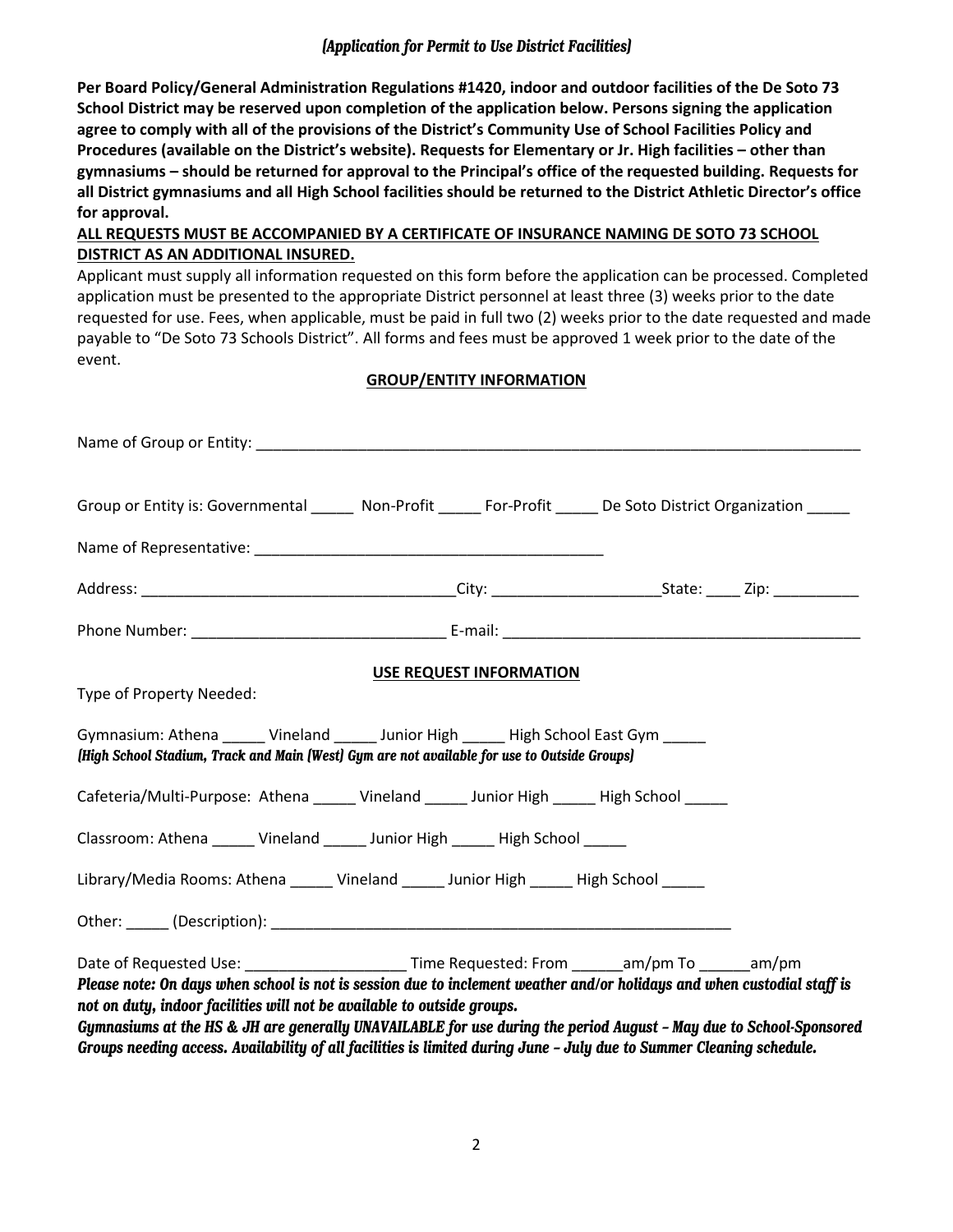*Groups may use desks, chairs and tables located in the room or facility designated for the group's use, but otherwise, a permit to use District facilities does not give permission for a group to use District equipment such as interactive whiteboards, computers, electronic equipment, projectors, kitchen appliances, scoreboards or athletic gear. The Superintendent or designee may provide access to equipment at his/her discretion and may charge a fee or a security deposit for its use.*

\_\_\_\_\_\_\_\_\_\_\_\_\_\_\_\_\_\_\_\_\_\_\_\_\_\_\_\_\_\_\_\_\_\_\_\_\_\_\_\_\_\_\_\_\_\_\_\_\_\_\_\_\_\_\_\_\_\_\_\_\_\_\_\_\_\_\_\_\_\_\_\_\_\_\_\_\_\_\_\_\_\_\_\_\_

Please List any equipment needed:  $\blacksquare$ 

Est. Attendance: \_\_\_\_\_\_ Admission Charge: \_\_\_\_\_ Will Food or Beverage be served: Yes \_\_\_\_\_ No \_\_\_\_\_ (Note: Special permission is required and a staff food service worker may need to be present and paid the specified hourly rate)

\_\_\_\_\_\_\_\_\_\_\_\_\_\_\_\_\_\_\_\_\_\_\_\_\_\_\_\_\_\_\_\_\_\_\_\_\_\_\_\_\_\_\_\_\_\_\_\_\_\_\_\_\_\_\_\_\_\_\_\_\_\_\_\_\_\_\_\_\_\_\_\_\_\_\_\_\_\_\_\_\_\_\_\_\_\_\_\_\_\_

\_\_\_\_\_\_\_\_\_\_\_\_\_\_\_\_\_\_\_\_\_\_\_\_\_\_\_\_\_\_\_\_\_\_\_\_\_\_\_\_\_\_\_\_\_\_\_\_\_\_\_\_\_\_\_\_\_\_\_\_\_\_\_\_\_\_\_\_\_\_\_\_\_\_\_\_\_\_\_\_\_\_\_\_\_\_\_\_\_\_

Please attach the following documents to this application:

\_\_\_\_\_ IRS letter verifying nonprofit status

**Proof/Certificate of Insurance** 

\_\_\_\_\_ Indemnity and Hold Harmless Agreement

\_\_\_\_\_ Applicable fees and deposits

#### **SIGNATURE**

I, and the group/entity I represent, agree to pay the applicable fee(s) for the use of District facilities including, but not limited to, any required security deposits, personnel costs, equipment rental fees and insurance costs. I, and the group/entity I represent, understand that the District equipment cannot be removed from District property. We agree to exercise care in protecting and to prevent damage to District equipment. In the event damage to District equipment occurs, regardless of the cause, I, and the group/entity I represent, agree to reimburse the District for the repair or replacement of the equipment at the District's discretion. I agree to make sure members of the group abide by the rules and restrictions concerning District property and facilities. I will arrive before the activity begins and remain until all participants leave.

Date:  $\Box$ 

*Signature as Individual and Representative of requesting Group or Entity*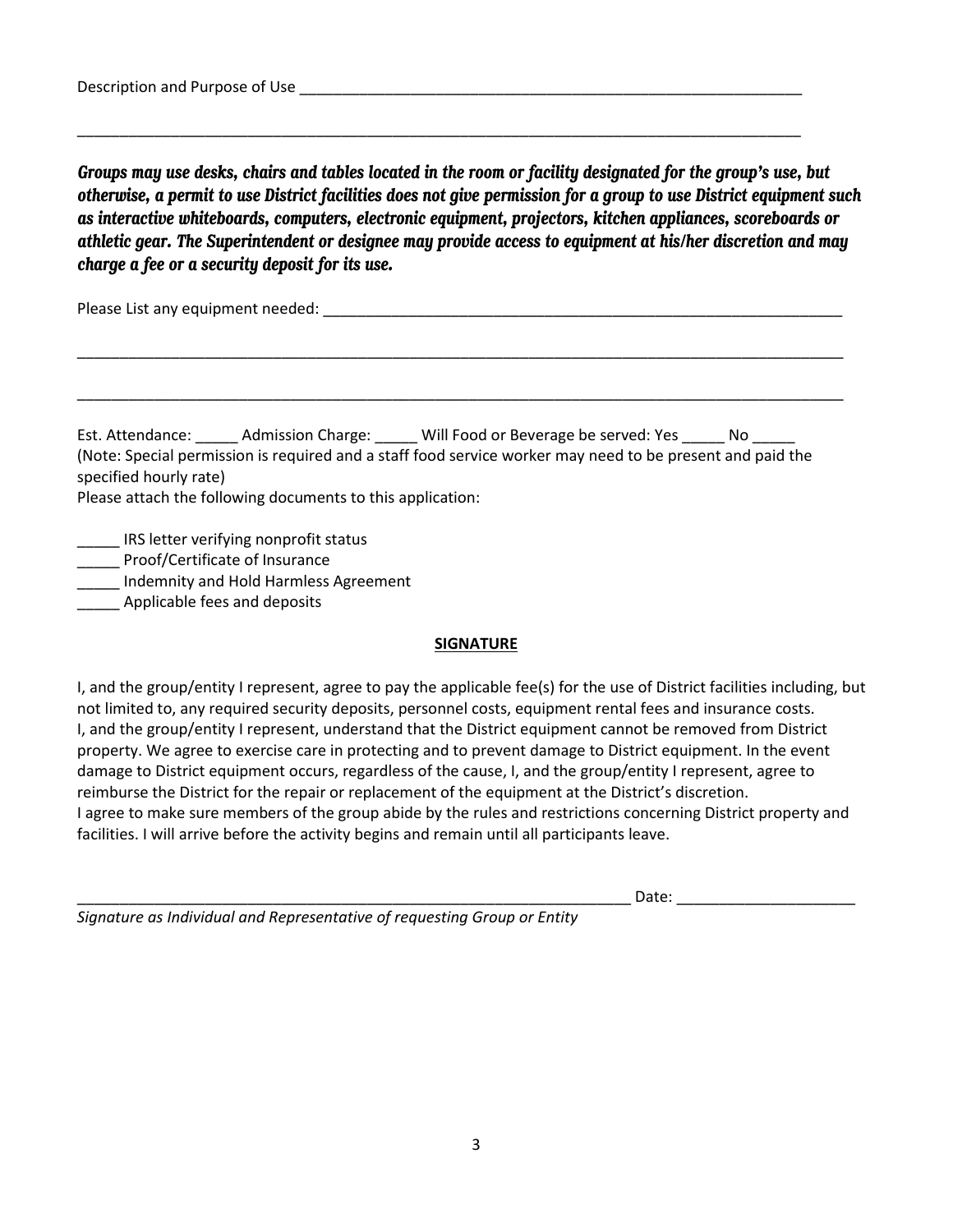# **FOR OFFICE USE ONLY**

| Request for Use is:                                                                                                                                                                                                            |  |  |  |  |
|--------------------------------------------------------------------------------------------------------------------------------------------------------------------------------------------------------------------------------|--|--|--|--|
| Granted as requested on this application                                                                                                                                                                                       |  |  |  |  |
| Granted with the following alterations: Letter and the set of the set of the set of the set of the set of the set of the set of the set of the set of the set of the set of the set of the set of the set of the set of the se |  |  |  |  |
|                                                                                                                                                                                                                                |  |  |  |  |
|                                                                                                                                                                                                                                |  |  |  |  |
| Denied                                                                                                                                                                                                                         |  |  |  |  |
| If request is granted, indicate personnel needed and number of hours needed:                                                                                                                                                   |  |  |  |  |
| <b>EXAMPLE 2018</b> Supervisory Personnel                                                                                                                                                                                      |  |  |  |  |
|                                                                                                                                                                                                                                |  |  |  |  |
| <b>Maria Company Security Staff</b>                                                                                                                                                                                            |  |  |  |  |
|                                                                                                                                                                                                                                |  |  |  |  |
|                                                                                                                                                                                                                                |  |  |  |  |
| Indicate Fees and Required Deposits:                                                                                                                                                                                           |  |  |  |  |
|                                                                                                                                                                                                                                |  |  |  |  |
| \$ ______________ Equipment Use Fee                                                                                                                                                                                            |  |  |  |  |
| \$ Personnel Costs                                                                                                                                                                                                             |  |  |  |  |
| \$ ____________ Total Fee Due from Group/Entity                                                                                                                                                                                |  |  |  |  |
| Security Deposit Required to Hold Date<br>\$                                                                                                                                                                                   |  |  |  |  |
| Date:                                                                                                                                                                                                                          |  |  |  |  |

*Signature of Superintendent/Designee*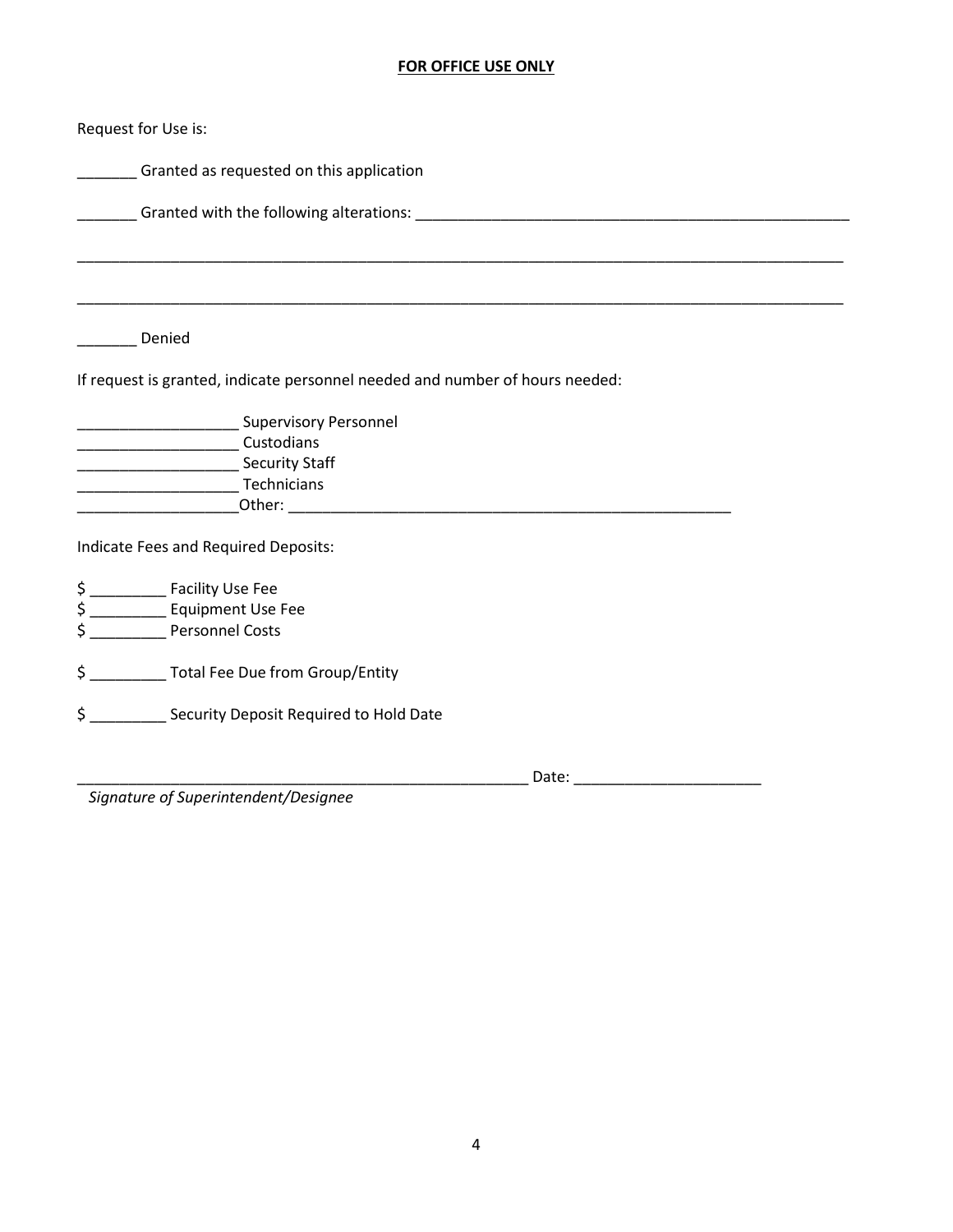## **FEE SCHEDULE ACCORDING TO CLASSIFICATION OF GROUP/FACILITY**

### **CLASSIFICATIONS:**

- A. School Organizations School-sponsored organizations/Activities (PTA, Booster) groups
- B. Non-Profit Groups & Organizations Including Religious, Civic, Service
- C. Commercial For-Profit Organizations

|    | <b>CLASSIFICATION</b>       | <b>FACILITY</b>                       | <b>HOURLY RATE</b>        |
|----|-----------------------------|---------------------------------------|---------------------------|
|    |                             |                                       | (Excluding Custodial Fee) |
|    | A. De Soto 73 Public School | All Facilities Accessible by District | N/C                       |
|    | Organizations               |                                       |                           |
|    | B. Non-Profit Groups &      | Multi-Purpose Rooms                   | \$10.00                   |
|    | Organizations               | Cafeterias                            | \$20.00                   |
|    |                             | Gymnasiums:***                        |                           |
|    |                             | Elementary                            | \$10.00                   |
|    |                             | Jr. High and HS (East Gym)            | \$20.00                   |
|    |                             | Library/Media Center                  | \$15.00                   |
|    |                             | Classrooms                            | \$8.00                    |
|    |                             | Field                                 | \$10.00                   |
|    |                             | <b>Field Lights</b>                   | \$25.00 per activity      |
|    |                             | Any Non-District-Sponsored            |                           |
|    |                             | Camp/Clinic/Tournament/Meet           | \$25.00                   |
|    |                             | Theatre                               | \$200.00                  |
| C. | Commercial/For-Profit       | Multi-Purpose Rooms                   | \$25.00                   |
|    | Organizations               | Cafeterias                            | \$40.00                   |
|    |                             | Gymnasiums:                           |                           |
|    |                             | Elementary                            | \$20.00                   |
|    |                             | Jr. High and HS (East Gym)            | \$40.00                   |
|    |                             | Library/Media Center                  | \$30.00                   |
|    |                             | Classrooms                            | \$16.00                   |
|    |                             | Field                                 | \$20.00                   |
|    |                             | <b>Field Lights</b>                   | \$25.00 per activity      |
|    |                             | Any Non-District-Sponsored            |                           |
|    |                             | Camp/Clinic/Tournament/Meet           | \$50.00                   |
|    |                             | Theatre                               | \$200.00                  |

*\*\*\* High School (West Gym), Stadium and Track are not available for use by Outside Groups.*

- *All facilities are closed to Outside Groups on days when school is not in session due to inclement weather or Holidays and when custodial staff is not on duty.*
- *Gymnasiums at the High School and Jr. High are generally UNAVAILABLE for use during the period August – May due to School Sponsored Groups Needing Access.*
- *Availability of all facilities is limited during June – July due to Summer Cleaning.*

*Other Fees:*